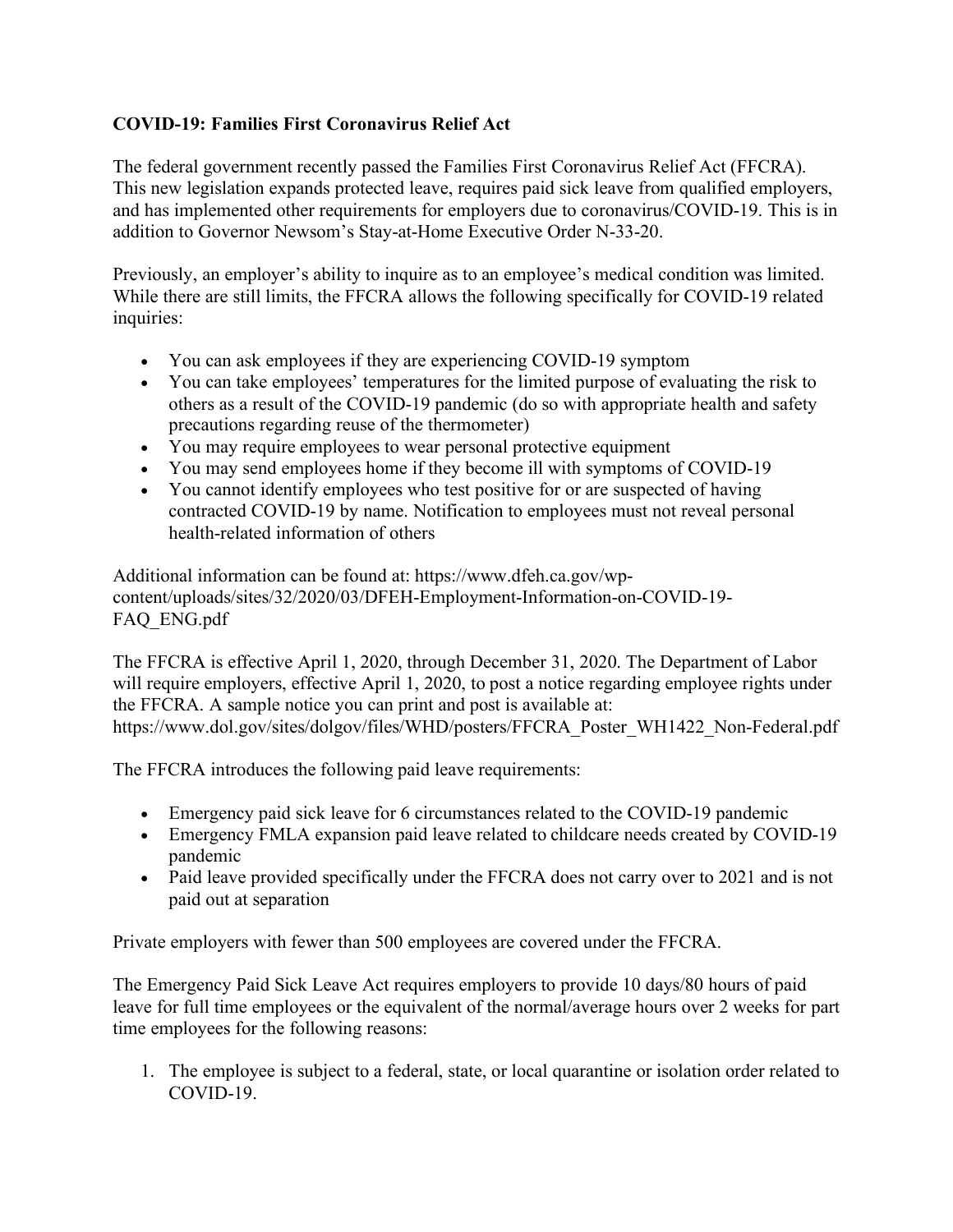- 2. The employee has been advised by a healthcare provider to self- quarantine due to concerns related to COVID-19.
- 3. The employee is experiencing symptoms of COVID-19 and seeking a medical diagnosis.
- 4. The employee is caring for an individual who is subject to an order as described in subparagraph (1) or has been advised as described in paragraph (2).
- 5. The employee is caring for their son or daughter if the school or place of care of the son or daughter has been closed, or the childcare provider of the son or daughter is unavailable, due to COVID-19 precautions.
- 6. The employee is experiencing any other substantially similar condition specified by the Secretary of Health and Human Services, in consultation with the Secretary of the Treasury and the Secretary of Labor.

For categories 1-3, paid sick leave is paid at the employee's regular rate subject to daily and total caps. For categories 4-6, paid sick leave is paid at 2/3 of the employee's regular rate and subject to caps. It is important to note FFCRA paid sick leave is in addition to employer-provided sick leave. This means you are required to provide 10 days/80 hours of sick leave to full time employees and the normal/average hours over 2 weeks for part time employees in addition to the 40 hours (or part time equivalent) of paid sick leave already mandated by the City of San Diego. Additionally, FFCRA paid leave must be used before an employee is required to use previouslyaccrued sick leave.

The FFCRA has also expanded Family Medical Leave Act (FMLA) protections. Employees who are unable to work (including remotely) to care for a child under 18 whose school/childcare is closed due to COVID-19 are eligible for 12 weeks of FMLA leave. This applies to all employers, regardless of size, if the reason for leave is because of childcare issues due to COVID-19. The first 2 weeks of leave are unpaid (employee can elect to use accrued PTO and the emergency paid sick leave) and the remaining 10 weeks are paid at 2/3 of the employee's regular rate, up to a cap. Employees must be returned to the same or equivalent position, pursuant to certain exceptions for employers with less than 25 employees.

Businesses with fewer than 50 employees can apply for exemption through the federal Department of Labor if the provisions set forth above would jeopardize the viability of the business as a going concern.

Additionally, employers will receive a payroll tax credit for the qualified sick leave wages paid in the next quarterly payroll tax payment, subject to the designated caps.

*The information provided on this website does not, and is not intended to, constitute legal advice; instead, all information, content, and materials available on this site are for general informational purposes only. Information on this website may not constitute the most up-to-date legal or other information. This website contains links to other third-party websites. Such links*